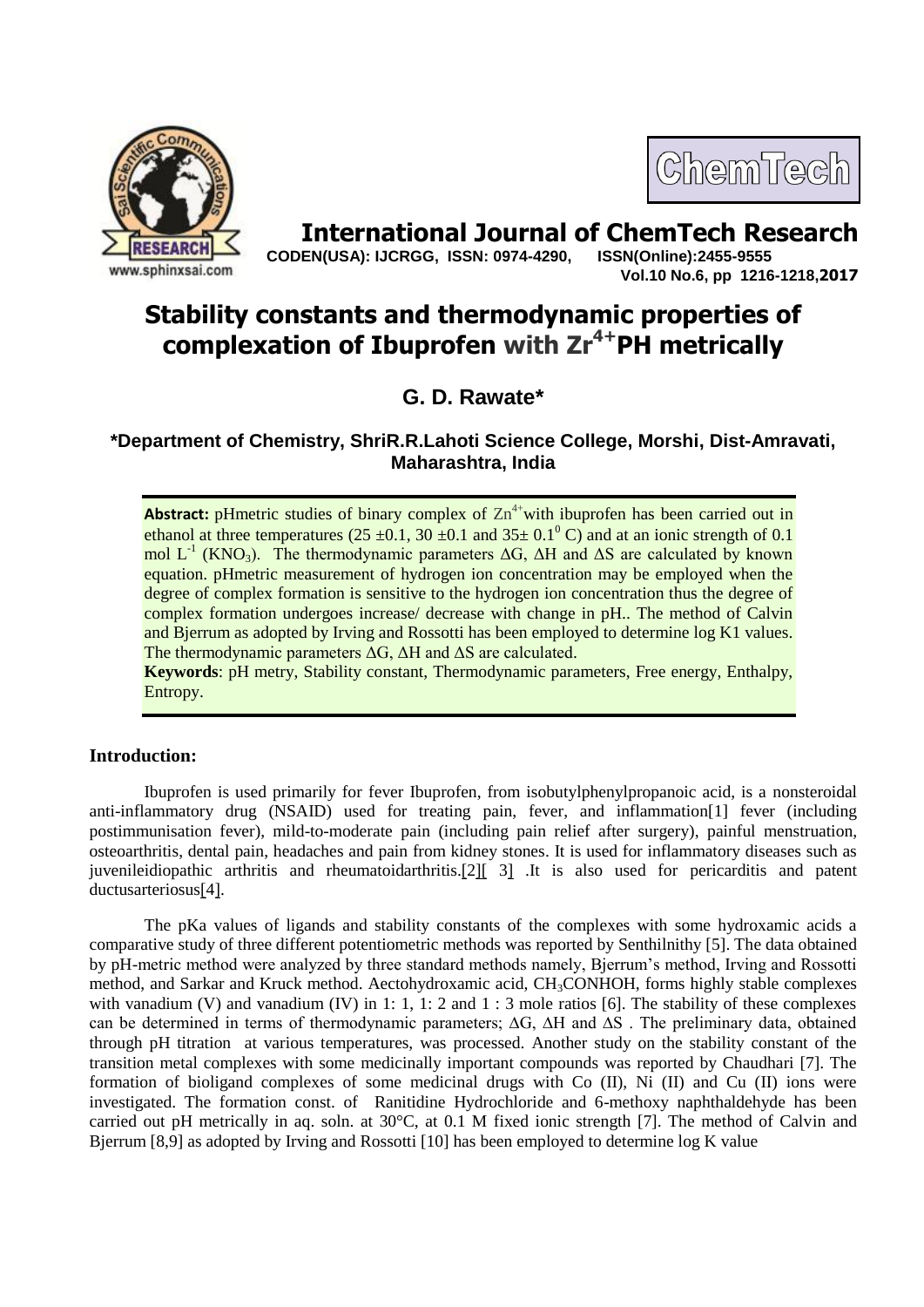## **Material and methods:**

The titration were carried out in a100 ml Pyrex glass beaker kept in a water bath maintain at constant temperature Chemicals and ligand used were of analytical grade. Ligand solutions were prepared in ethanol. Metal salt solutions were prepared by dissolving the corresponding metal salt in twice distilled deionized water and standardized by standard volumetric methods. The free hydrogen ion concentrations were measured with a combined glass electrode attached to digital pH meter model-361; the accuracy of pH meter was 0.01 at three temperatures (25  $\pm$  0.1, 30  $\pm$  0.1 and 35  $\pm$  0.1<sup>o</sup> C) and at an ionic strength of 0.1 mol L<sup>-1</sup> (KNO<sub>3</sub>). The pH meter was calibrated with suitable buffers before use.

# **Result and discussion :**

## **Calvin – BjerrumTitration :**

The experimental procedure involved pHmetric titration of, Free acid (0.01M) titration, Free acid (0.01 M) and ligand (0.05M) titration. Free acid (0.01M), ligand (0.05M) and metal ion (0.01M) against std. NaOH solution.

The ionic strength of all solutions were maintain constant (0.1M) by adding appropriate quantity of 1M KNO<sub>3</sub>solution.

The titration were carried out in a100 ml Pyrex glass beaker kept in a water bath maintain at constant temperature (25,30and 35  $^{\circ}$ C) nitrogen gas was purged for chemically inert atmosphere. The readings were recorded for each addition of 0.1ml. The graphs of volume of alkali added against pH were plotted.

The titration curve of the acid and the ligand deviates at about pH 3.0 and then increase up to pH 12.0. The deviation between acid curve from ligand curve for the systems showed the dissociation of  $H^+$  from-COOH groups of the ligands.

## **Proton – ligand formation Number (nˉA):**

Proton – ligand formation number (n A) were calculated by Irving and Rossotti expression.

nA = γ – (E<sup>0</sup> + N) (V<sub>2</sub> + V<sub>1</sub>) / (V<sup>0</sup> + V<sub>1</sub>) T<sup>0</sup><sub>L</sub> Where,  $V^0$  = Initial volume of solution (50 ml)  $N =$  Normality of sodium hydroxide  $T^{0}$ <sub>L</sub> = Concentration of ligand in 50 ml solution  $E^0$  = Initial concentration of free acid (HNO<sub>3</sub>)  $\gamma$  = Number of dissociable proton from ligand  $V_1$  and  $V_2$  – Volume of alkali consumed by acid and ligand on same pH

## **Metal- ligand formation number (n):**

The deviation of  $(A + L + M)$  curve from  $(A + L)$  started at about pH 3.5, It indicate the commencement of complex formation .

Metal – Ligand formation number (n) was calculated by following expression.

 $n = (E^0 + N) (V_3 - V_2) / (V^0 + V_2) (T^0_M) \times nA$ 

 $V^0$  = Initial volume of solution (50 ml)

- $N =$  Normality of sodium hydroxide
- $T<sup>0</sup><sub>M</sub>$  = Concentration of the metal ions
- $nA =$  Proton ligand formation number

 $E^0$  = Initial concentration of free acid (HNO<sub>3</sub>)

Where,  $V_2$  and  $V_3$  – volume of NaOH consumed by ligand and metal ions at same pH.